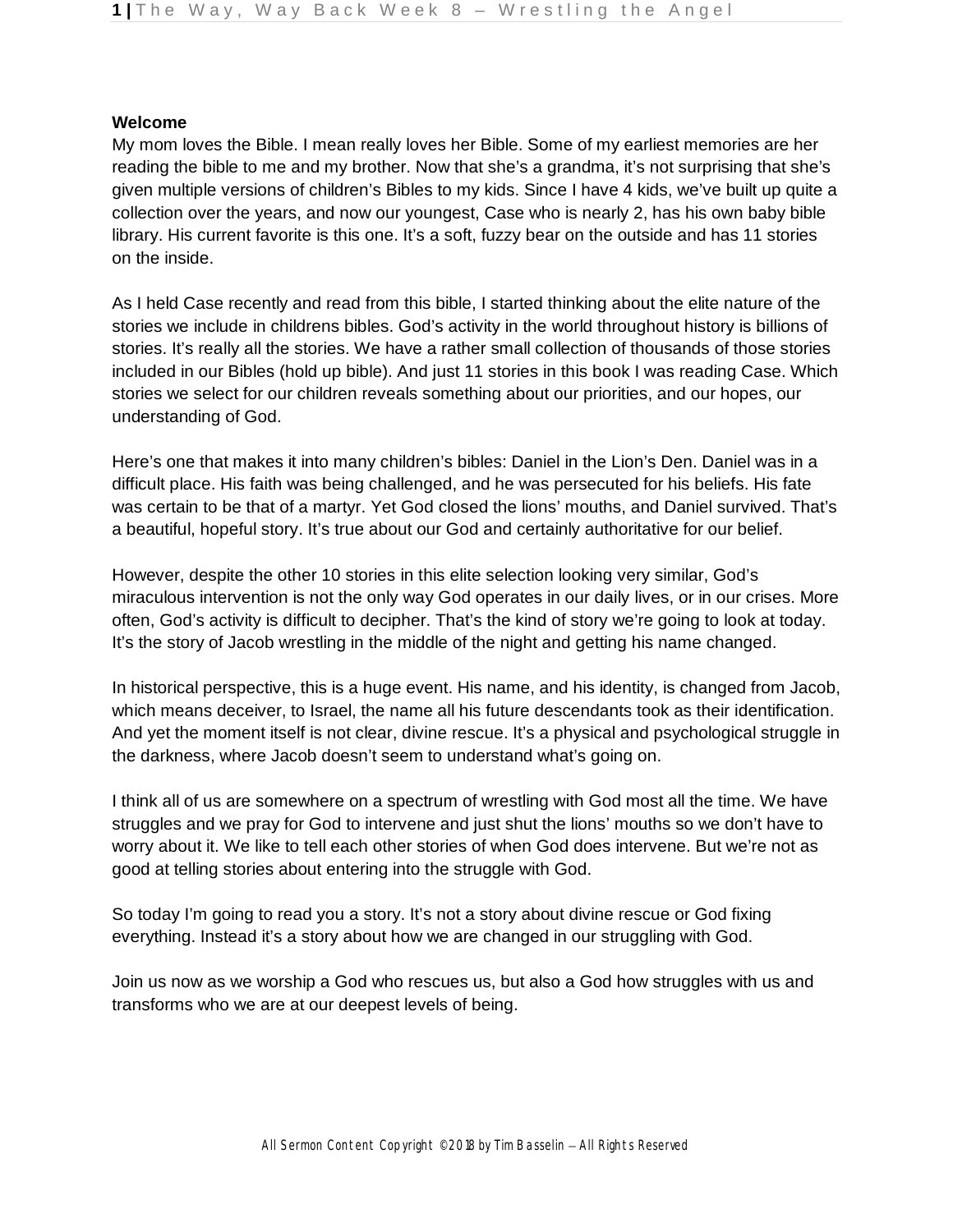### **SERMON:**

Today we're picking up the story of Jacob where we left off last week. For a quick recap: here is Haran. Here is the promised land. Jacob's grandfather, Abraham, left Haran to follow God's call to a new land, a promised land. That's where Jacob was born and grew up with his twin brother Esau. He annoyed and cheated his very slightly older brother to the point of Esau wanting to literally kill him and Jacob fled back to his relatives. He's spent a couple decades away, but so tricked his relatives that they're tired of him as well. At this point in the story, God's called Jacob to return to the promised land and he's on his way. Our story occurs on the banks of the Jabbok River. It's a border between these two lands, these two worlds. Jacob can no longer stay in the lands of his uncle, Laban, but returning home is likely a suicide mission. Jacob has made a truce with Laban that he'll leave and never return. However, he's so scared of returning to his brother, that he's divided his camp into two thinking that if his brother attacks, while one group is getting slaughtered, perhaps the other can get away. He divided his camp right after learning that Esau is on his way along with 400 men, which happens to be the size of a standard army regiment at the time.

It is on the bank of this river that Jacob, and subsequently all his future generations, are given the name Israel. In the middle of this larger story, we have this small story, a story within a story, where Jacob gets all his family across the Jabbok River. And then he returns to the other side to be alone. It is alone that he wrestles all night and then receives the blessing of a new name.

As I studied this story, I was met with confusion at most every turn. Scholars and tradition are uncertain who the man is that Jacob wrestles, and uncertain of the precise nature of the blessing. The climax of the story is obviously the bestowing of a new name for Jacob. He is to now to be called Israel. Yet scholars are not even sure what Israel means or where it comes from. It's clear he's no longer to be defined by his deception, but how is he to be defined?

It's a confusing story. Not one that fits in our children's Bibles. The victory is not clearly defined. The significance is not easily seen. And yet, I find the story very true to my experience of God. More often than not I wrestle with whether God has spoken to me or if it was just my own thoughts. And I wrestle with the meaning of what's been given.

I've found it's the wrestling itself that creates a deep faith. We need stories of divine intervention that give us hope. But we also need stories that invite us to wrestle with who God is and what God requires of us. That is, perhaps, where the greater faith is created.

I don't think there's a specific meaning we are supposed to extract from this story and apply to our lives. Rather, the story invites us to enter further into the wrestling. In order to help us do so, I have imagined two moments in the story from Jacob's perspective. I have weaved in both some of my own wrestling with God as well as questions scholars have about the story. The first scene is at dusk on the west side of the Jabbok River, the night before wrestling all night. The second is the next morning on the east side of the River.

## **Jacob stands on the bank of the Jabbok River,**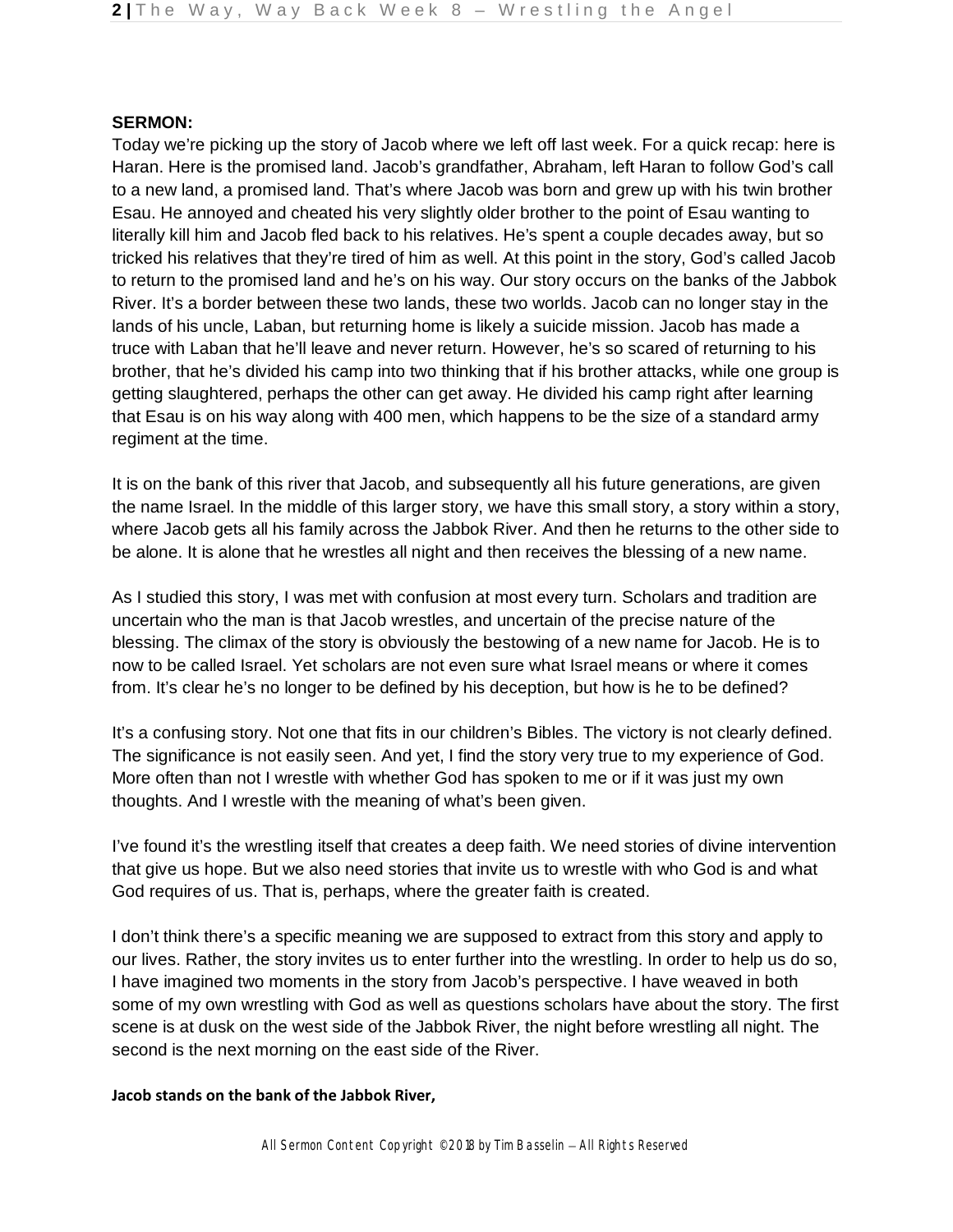## **returning to his father's house after a long exile in Haran –**

*The water smoothing this bed of stones is finally peaceful again, as it was early this morning when we approached. Seemed it was a mere creek on our first crossing, but by my 10th crossing it seemed like a real river. Ha, as much as I was in this water today, perhaps this Jabbok River should be named the Jacob River. I must have crossed it 30 times, back and forth, giving instructions, carrying supplies, carrying the smaller lambs, and that last time, carrying my youngest: Joseph. Now that the tents are set in this, this, promised land, and most have eaten, I have less to do and find I'm thinking about tomorrow, again, as I've been doing for weeks.* 

*I've likely not hid it as well as I'd hoped from Rachel and the kids or even the servants. When you've been afraid for a long time, even what you think you're hiding is written all over your face. An old weariness has returned to me ever since we left Laban. Rachel has asked twice now what's wrong. I've not been able to put it into words, but my fear too has grown into a river as I've crossed it over and over carrying my past and my future.*

*This Jabbok is a boundary line, one edge of the land God promised my Grandfather Abraham, and therefore the boundary between me and my brother for many years now. That old promise of land to my Grandfather … well, it was suppose to go to me, I think, but honestly - I'm not sure of the old promises, anymore. And yet I cannot deny that God has been with me, blessed me even in my exile. This river is now also a boundary line between me and my uncle Laban, as we agreed to part ways just a few days ago. On one bank, I am unwanted by my brother. On the other, unwanted by my uncle.* 

*Have you heard that song, "Grandfather Abraham had two grandsons. And two grandsons had Grandfather Abraham?" Well … , I am one of them, and my brother Esau is the other. We've been separated for so long because, I, I tricked Esau. I waited for, well, a very opportune moment, and I offered him a bowl of stew for his birthright. Look, I was so tired of being the little brother who never got anything, and anyway it was my mom's suggestion. I was kinda just going along. AND I didn't believe he would actually make the trade. I guess I didn't realize how desperate he was. The young are myopic that way, unable to see the world from another's place of hurt or desire.* 

*But my excuses, which, believe me, I've rehearsed a thousand times, have grown thin. They don't even convince me anymore. Something's been feeling different for about a year now. Feels like it's time to own my mistakes, to face Esau. But I know from experience that mistakes are fearful things to own. They accumulate a lot of baggage over time, and it's easier to not carry all that baggage across rivers. Just leave it and start anew.*

*The sun has dropped below the earth, but has left the sky ablaze in oranges inviting us toward our journey for tomorrow. All day, as my stress about crossing this Jabbok before dark dwindled, something else, something unexpected, has been growing inside. I began noticing at the time when I had no shadow. It seemed like fear at first, a growth of the fear of my brother that I've now harbored longer than I wasn't afraid of him.*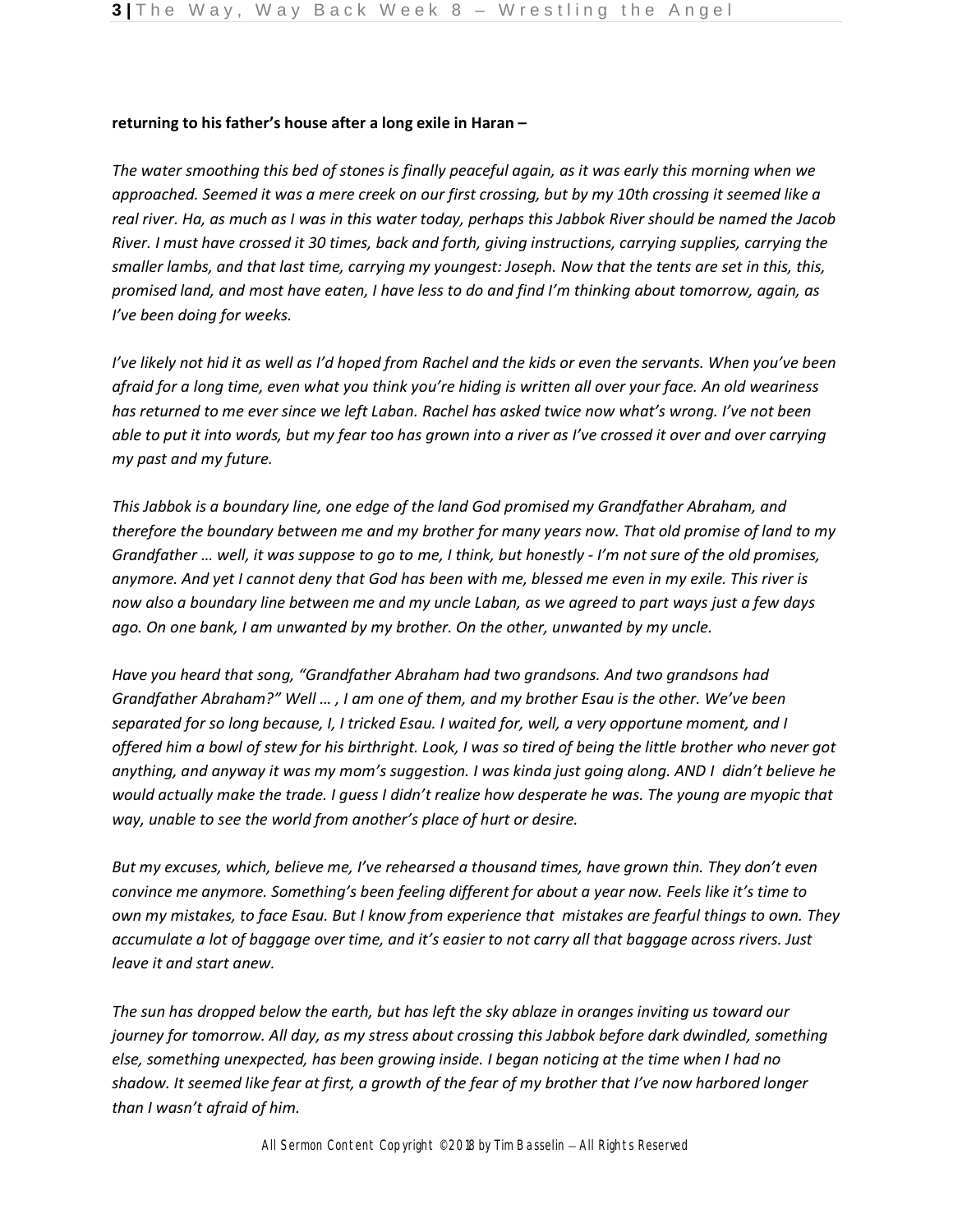*After the birthright/stew incident, I later dressed up like Esau and tricked our ailing father Jacob into thinking I was the eldest son. And I asked for the family blessing, and my father obliged. At the time, I didn't realize how furious Esau still was over the first trick. The two were just too much for him. Esau swore he'd kill me. I can see why now. My mom thought he was serious and hatched another plan, this time to get me sent away, far away. I wasn't sure at first. Esau and I always fought and sorta got over it. But the next day I saw him out practicing his hunting. He could handle a bow like no one else, a skilled hunter, a perfect mix of might and finesse, but that day his large shoulders seemed even broader as he pulled his bow taught and the arrows flew with a greater fury than I'd ever seen. They didn't all hit his old practice target, but the ones that did went clear through to the other side.*

*With my mom's blessing, I ran to a new land, well, really an old one, where my family was from before God spoke to our Grandfather Abraham. But it was new to me, and I was to find a wife among our people, AND it was very far from Esau. I had only my staff, and yet, I was full of hope. Another myopia of youth, I suppose. I didn't realize how hard the journey would be or what it would feel like to be the one getting deceived.*

*I stopped one night early on my journey. I laid my head on a stone and fell asleep and had a most amazing dream – a stairway with angels ascending and descending. And God spoke to me and promised me the land God had promised to my grandfather. And God promised to bless me AND to bless all the nations of the earth through my offspring. When I awoke, my fears were gone for the time. My hope was bolstered. I named the place Bethel – house of God, and I made a vow: "If God remains with me, if God protects me on this journey and gives me bread and clothing, and if I return safe one day to my father's house – The Lord shall be my God, and I shall set aside a tithe."*

*I've remained alive thus far, and prospered, too. But I've not yet returned safe. Esau may well arrive tomorrow with his 400 men. When he does, we will see if this God wants to be my God. If not, I've at least divided my camp, and perhaps some of us will get away.*

*Yes. I am afraid. Terrified. But something weightier than fear has brought me back to the bank of this river, alone. As my heaviness increased this evening, I snapped at Rachel and then at Joseph. I never snap at Joseph. So I left dinner, and returned to this border.*

*…….*

*Dread.* 

*That's what it is. It's not just fear of Esau. It's dread before that promise-making God. I will surely have dealings with my brother shortly, but not until I have dealt with this God. It seems entering this land will require a reckoning.*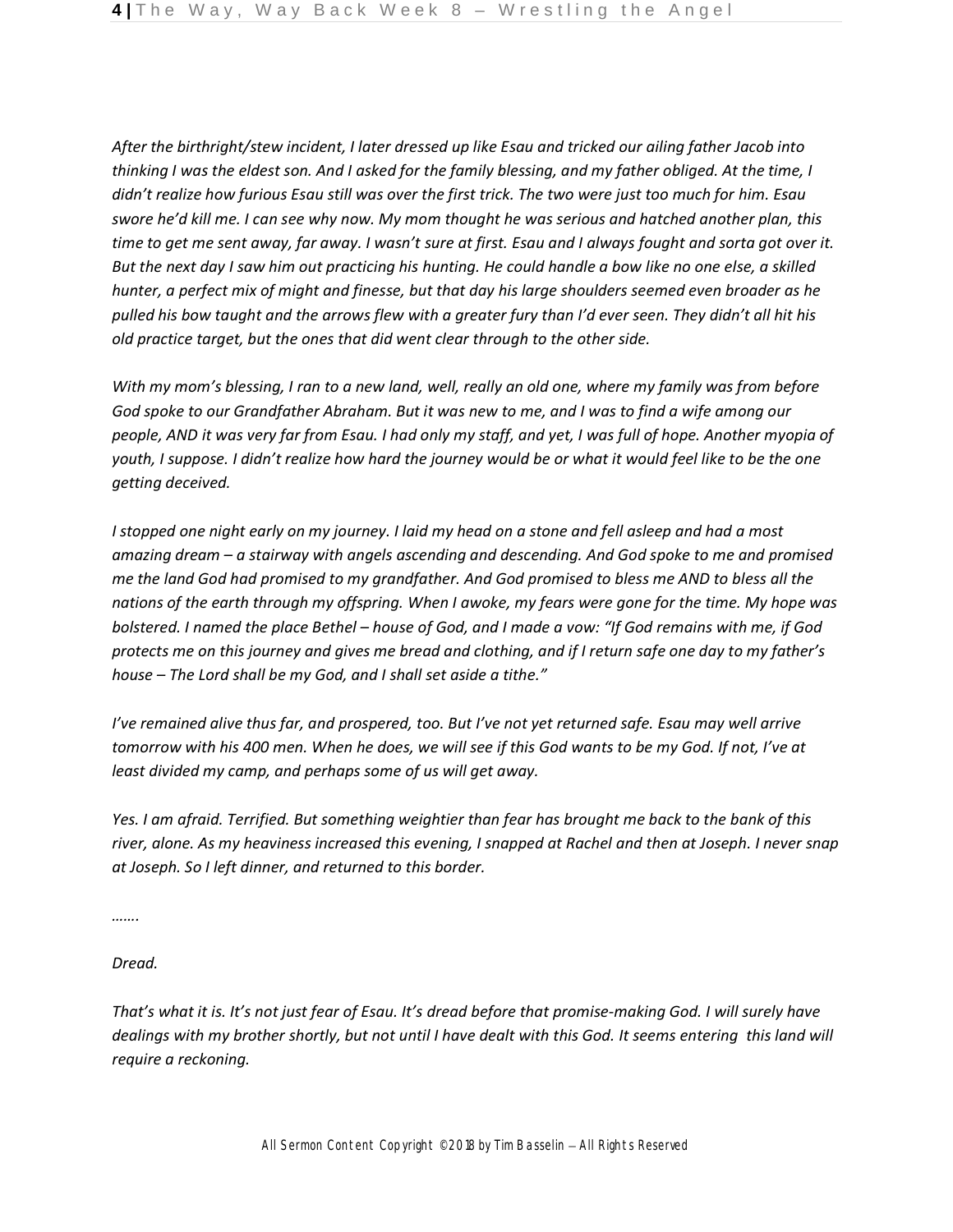*Oh, Rachel. I shouldn't have snapped at her. I must return and kiss her and Joseph goodnight. Then I will cross this river again and be alone on the other side, unprotected by family and servants and wealth, and NOT in the land of this promising God. Perhaps God will again meet me in a dream, and tomorrow I can be what this land and this God demands of me and can return to my father's house with my life.*

I have a little interlude in the story here so I can ask us some question..

We can only speculate why Jacob returned to the other side of the Jabbok to stay the night alone. Was he so selfish that he sent his family across the river and slept on the other side so if they were attacked he could get away? Might he have tried to justify such a decision by believing that the promises of God were with him, and he was, in a way, protecting God's promises by keeping himself safe?

Or perhaps he was putting himself as a rear guard so that he could warn the others in case of a surprise attack from behind?

Though his motivations are not given in the text, I don't see these options as very likely. As a literary theme, the Bible is full of stories of what's often called a wilderness experience. Moses in the wilderness for 40 years before hearing God speak to him out of a burning bush. Jesus, just before beginning his ministry, purposefully going into the wilderness and fasting for 40 days and nights and being tempted by the devil there.

Wilderness experiences, a sort of wrestling with God, are pretty common throughout the Bible. I suspect the original readers of this text would have recognized this immediately as a place for struggle and questioning. His need to be alone in the midst of a crisis may be a spiritual practice that we have lost. We have so many ways of satiating ourselves when things are difficult or confusing. I wonder if we've lost the ability to be alone with God in the midst of hurt and pain. I wonder if we need a better theology of wrestling with God and better practices for doing so.

Perhaps God's made promises to you, but they've proven to be painful, and they seem impossible. And maybe you've only been taught how to sit and wait on a God who sometimes shuts lions' mouths. What would it look like to have a practice of removing yourself from everything to be alone with God when things were difficult? What would it look like to walk into the wilderness and wrestle with God instead of sitting and waiting for a God who sometimes slays giants? What does it look like in your relationships when you stop just waiting for everything to magically get better and you instead take that scary step of talking to the other person about something that's been bothering you?

# **The following morning –**

*I don't know how to .. I don't. .. I'm not sure what happened last night, but … I feel different. I'm in great pain, but I feel more certain, almost peaceful.*

*I wrestled with a man, or maybe it was a demon.*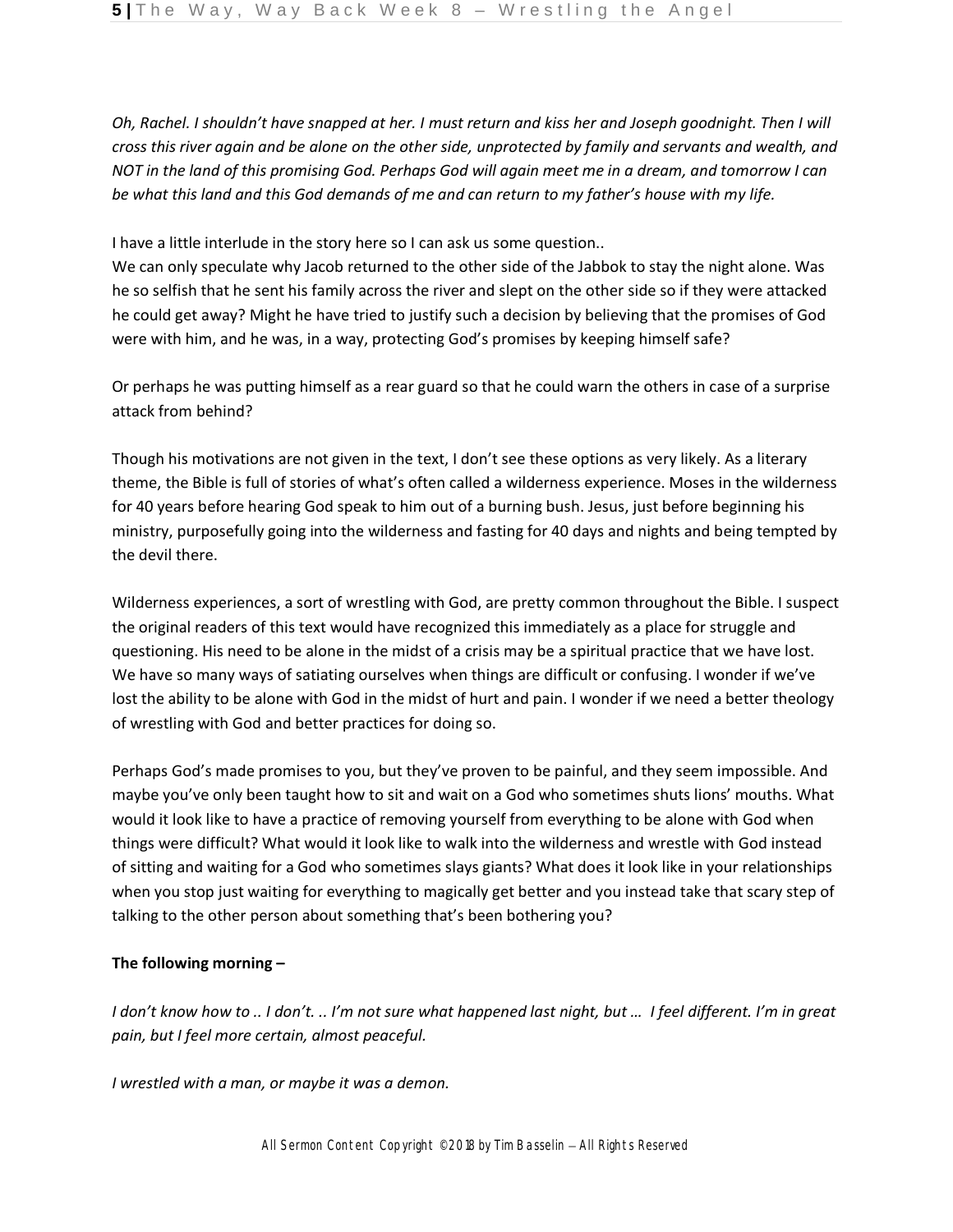*At first I thought it was my brother's guardian angel attempting to keep me from returning home. Maybe attempting to forego the bloodshed that is to come when we meet today.* 

*But as the fight continued, it felt more like a demon. I know, I know – demon sounds crazy, but there's this story I heard years ago from a nomad. We were walking one day, and I suggested we lead the sheep across a creek before the sun fully set so that they could feed on new grass in the morning. He refused. Later that evening he told his story. He had been crossing a river in the late evening when a demon came out of the water and attempted to kill him. He fought for his life and eventually subdued the demon with his staff and injured it and demanded a reward. The demon promised safe travels and an increased herd. His herd doubled in the next two years. He said he had since heard similar stories from other shepherds, though some did not end well at all. Fearing for his life, he swore he would only cross waters in the morning.*

*I quess his story is why I demanded a blessing before releasing the man last night. It was my old self, being a trickster. Jacob – the deceiver. It's the only way I'm known in my father's land.* 

*Oh, also - often in those stories, the demons insist on finishing the fight before dawn breaks, and this … this … wrestler, fought me until nearly day break and suddenly demanded to be able to leave. That's how I got the blessing out of him. I said I'd let him go only if he blessed me.* 

*But would a demon give a blessing of a name?* 

*Then again, what angel would do that? How is a new name even a blessing? I did not let him go at first, for it didn't seem to really be a blessing. But as the word sank in, my muscles relaxed, my anxiety, i guess my dread, softened. My grip loosened and the being slipped away. I'd wrestled all night, and what I got out of it was … a name: ISRAEL.* 

*I'm not even certain what it means. The ending is the word for God, so something to do with God. But the beginning, the root of the word… i don't know. It's similar to a word that means to stand straight .. like maybe "righteous before God." Perhaps this is it – the exact opposite of the meaning of Jacob – the deceiver. Perhaps I'm no longer to win by deceiving. Perhaps he was an angel, a messenger sent on my brother's behalf to warn me to not attempt to deceive Esau again.*

*But it's also close to the word for "to strain or struggle." Maybe it could mean "one who struggles with God." That's what the angel/man said, "Your name shall no longer be Jacob, but Israel, for you have striven with beings divine and human, and have prevailed." But does that mean I got the blessing because I wrestled with divine beings or that the name means I wrestled with divine beings?*

*And another thing - Normally when El is at the end, it means El is the one doing the action. So… God struggles? God struggles with me, with us? I don't know. It seems my wrestling was not finished last night, for I have wrestled with this all morning.*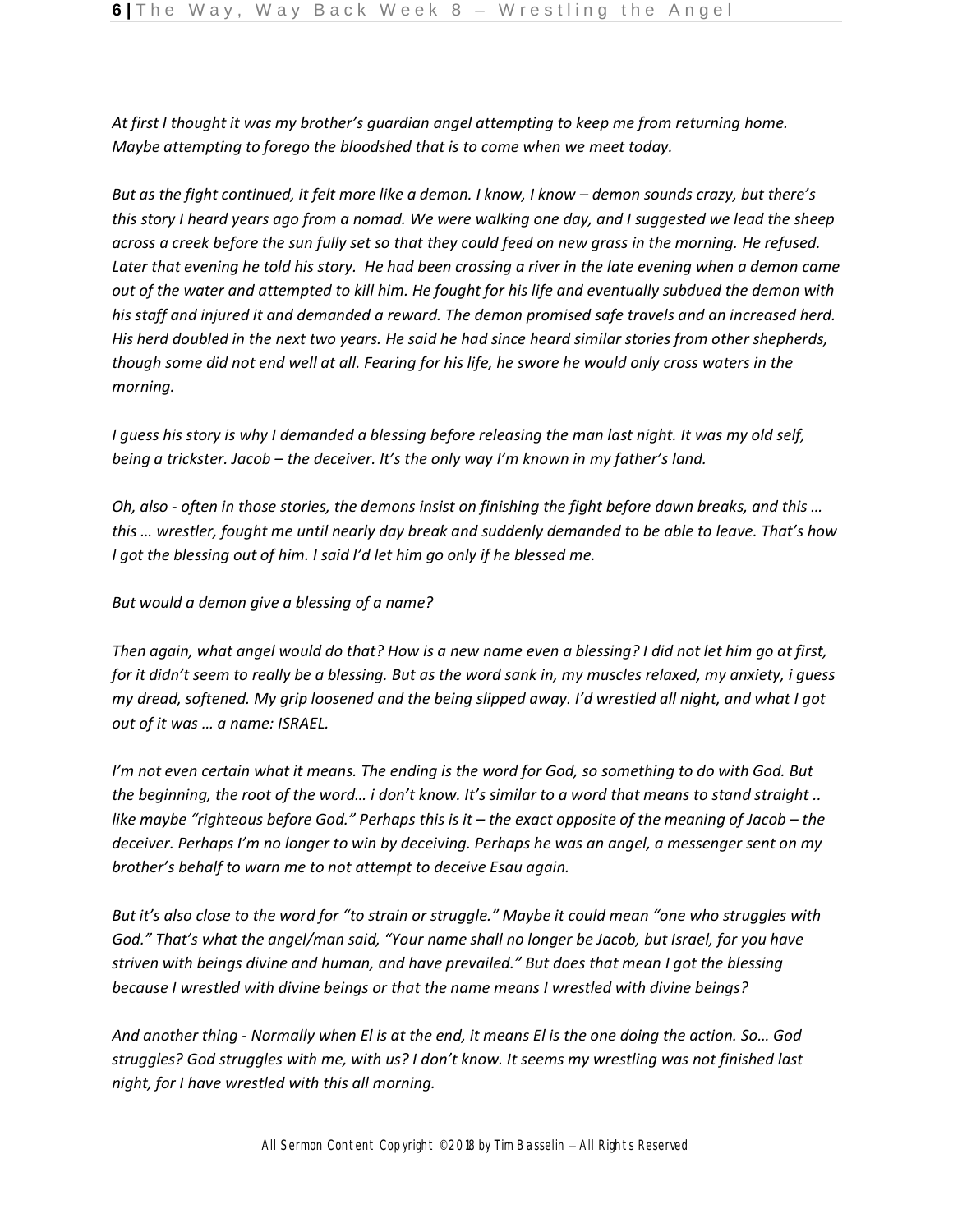*Who will I be when I cross back over this Jabbok River? Maybe I'm crazy, and I should keep quiet about all this? How could Rachel not call me Jacob? What would she do if I asked her to call me this new name, this "Israel?" But how else will I know if I don't hear it from her lips? And what will my sons think of an old man who goes to be alone and comes back with a story of wrestling a stranger and then insists being called something different? What would I be teaching them with such actions?*

*Perhaps I cannot know what it means, but I am breathing deep breaths this morning. Last night I felt like a sheep in an already grazed pasture. I couldn't even seem to find enough air to breathe. This morning, I feel like I can smell the flowers on the hills of Gilead. Perhaps, perhaps, this is the blessing. This name, "Israel," feels like a new space, a new calling, something for me to become. A wholeness I can't deceive my way into. I feel I could give the whole of my wealth to Esau tomorrow and yet still be "Israel."* 

*Yes. I am no longer a deceiver. I will struggle to be righteous.*

*I see Rachel coming down to the river. I will cross and ask her to whisper the name "Israel" in my ear, and then I will know for certain.* 

*This place. I will name it Peniel, the face of God, for surely God has met me here, has turned his face graciously upon me. Who else can call into being that which was not?*

Most of the stories we have in scripture were written down way after they occurred. They were first told and retold, sometimes for generations, before being written. The texts we have are stories with the benefit of hindsight. Each story's tone is shaped by God's faithfulness over the long haul. Since those writing the stories down knew the outcome, and since we know the outcome, the characters in the stories can often seem like they know the outcome, like they thought miracles were normal and expected or like they understood God was crafting this larger, generational outcome. And we then come to think that we are supposed to have a faith that sees this whole larger view at once.

We've seen in this series, though, that it wasn't that easy for the patriarchs and matriarchs of our faith. Their struggle was real, and they messed it up a lot. The difficulty of discerning God's voice and the meaning of God's instructions, especially in the midst of a crisis, is very uncertain and can be very painful. It's not just ok to struggle, it's actually the norm. In fact, where I see the most maturity in ancient saints is in their expectation of the struggle, when they voluntarily walk into the wilderness and fast or cross back over the Jabbok to be alone before God.

And so I wonder about our lives and what our defense mechanisms are during crises. Do we selfmedicate with comforts? Do we escape or ignore in hopes it will go away? When is a faith claim that God will certainly rescue just a way for us to ignore the crisis? What would happen if we instead had the kind of faith that recognized crises and responded by going into the wilderness to be alone with God, to